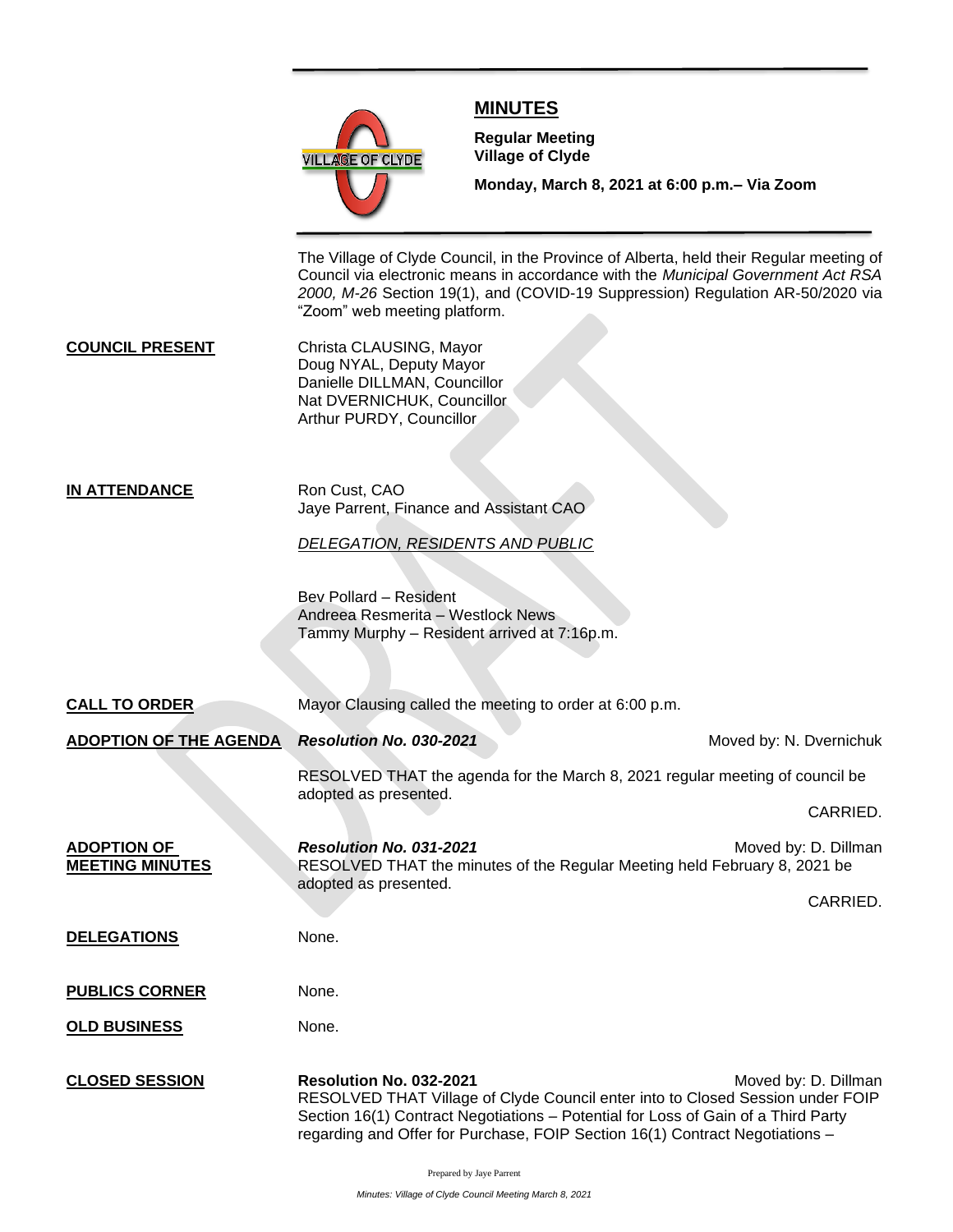|                                                        | Potential for Loss of Gain of a Third-Party regarding Fire Services Agreement, FOIP<br>Section 16(1) Contract Negotiations - Potential Loss or Gain of a Third Party<br>regarding a potential lease agreement, and FOIP Section 24 - Advice from Officials<br>at 6:01 p.m. | CARRIED.                            |
|--------------------------------------------------------|----------------------------------------------------------------------------------------------------------------------------------------------------------------------------------------------------------------------------------------------------------------------------|-------------------------------------|
|                                                        | Resolution No. 033-2021<br>RESOLVED THAT Village of Clyde Council return to an open meeting at 7:16 p.m.                                                                                                                                                                   | Moved by: N. Dvernichuk<br>CARRIED. |
|                                                        | Resolution No. 034-2021<br>RESOLVED THAT Council accept the offer to purchase and execute the sale of the<br>property located at Block 2, Lot 6A, 1453AJ with a condition to develop within two (2)<br>years of title change for a sum of \$40,000.00.                     | Moved by: A. Purdy                  |
|                                                        |                                                                                                                                                                                                                                                                            | CARRIED.                            |
|                                                        | Resolution No. 035-2021<br>RESOLVED THAT Council accept and action the signing of the Memorandum of<br>Agreement for Fire Services between the Village of Clyde and Westlock County as<br>presented.                                                                       | Moved by: D. Dillman                |
|                                                        |                                                                                                                                                                                                                                                                            | CARRIED                             |
|                                                        | Resolution No. 036-2021<br>RESOLVED THAT Council accept and action the signing of the Memorandum of<br>Agreement for the Fire Station Lease Agreement between the Village of Clyde and                                                                                     | Moved by: D. Dillman                |
|                                                        | Westlock County as presented.                                                                                                                                                                                                                                              | CARRIED                             |
|                                                        |                                                                                                                                                                                                                                                                            |                                     |
| <b>NEW BUSINESS</b><br><b>Report on Peace Officer</b>  | Resolution No. 037-2021<br>RESOLVED THAT Council accept the December 2020 and January 2021 Peace                                                                                                                                                                           | Moved by: N. Dvernichuk             |
| <b>Activites for December 2020</b><br>and January 2021 | Officer Activities report as presented.                                                                                                                                                                                                                                    | CARRIED.                            |
| RFD 2021-03-03 Fire Service<br>Bylaw 2021-03-01        | Resolution No. 038-2021<br>RESOLVED THAT Council complete first reading of the Village of Clyde Fire<br>Services Bylaw 2021-03-01.                                                                                                                                         | Moved by: A. Purdy                  |
|                                                        |                                                                                                                                                                                                                                                                            | CARRIED.                            |
|                                                        | Resolution No. 039-2021<br>RESOLVED THAT Council complete second reading of the Village of Clyde Fire                                                                                                                                                                      | Moved by: A. Purdy                  |
|                                                        | Services Bylaw 2021-03-01.                                                                                                                                                                                                                                                 | CARRIED.                            |
|                                                        | Resolution No. 040-2021<br>RESOLVED THAT Council have unanimous consent for third and final reading of the                                                                                                                                                                 | Moved by: D. Dillman                |
|                                                        | Village of Clyde Fire Services Bylaw 2021-03-01.                                                                                                                                                                                                                           | DEFEATED.                           |
| <b>Regional Economic</b>                               | A verbal update on the Regional Economic Development and reminder of the                                                                                                                                                                                                   |                                     |
| <b>Development Committee</b>                           | meeting on March 10, 2021 was provided.                                                                                                                                                                                                                                    |                                     |
| Sale of Village of Clyde<br><b>Property Sales</b>      | A verbal report on the status of the Village of Clyde owned property sales was<br>provided.                                                                                                                                                                                |                                     |
| <b>Clyde Connection</b>                                | A verbal report on the status of the Clyde Connection newsletter was provided.                                                                                                                                                                                             |                                     |
| RFD 2021-03-04<br><b>Minimum Tax Increase 2021</b>     | Resolution No. 041-2021<br>RESOLVED THAT Council resolves to proceed with an increase to the minimum tax<br>rate from \$750.00 to \$800.00 for the 2021 tax year.                                                                                                          | Moved by: A. Purdy                  |

CARRIED.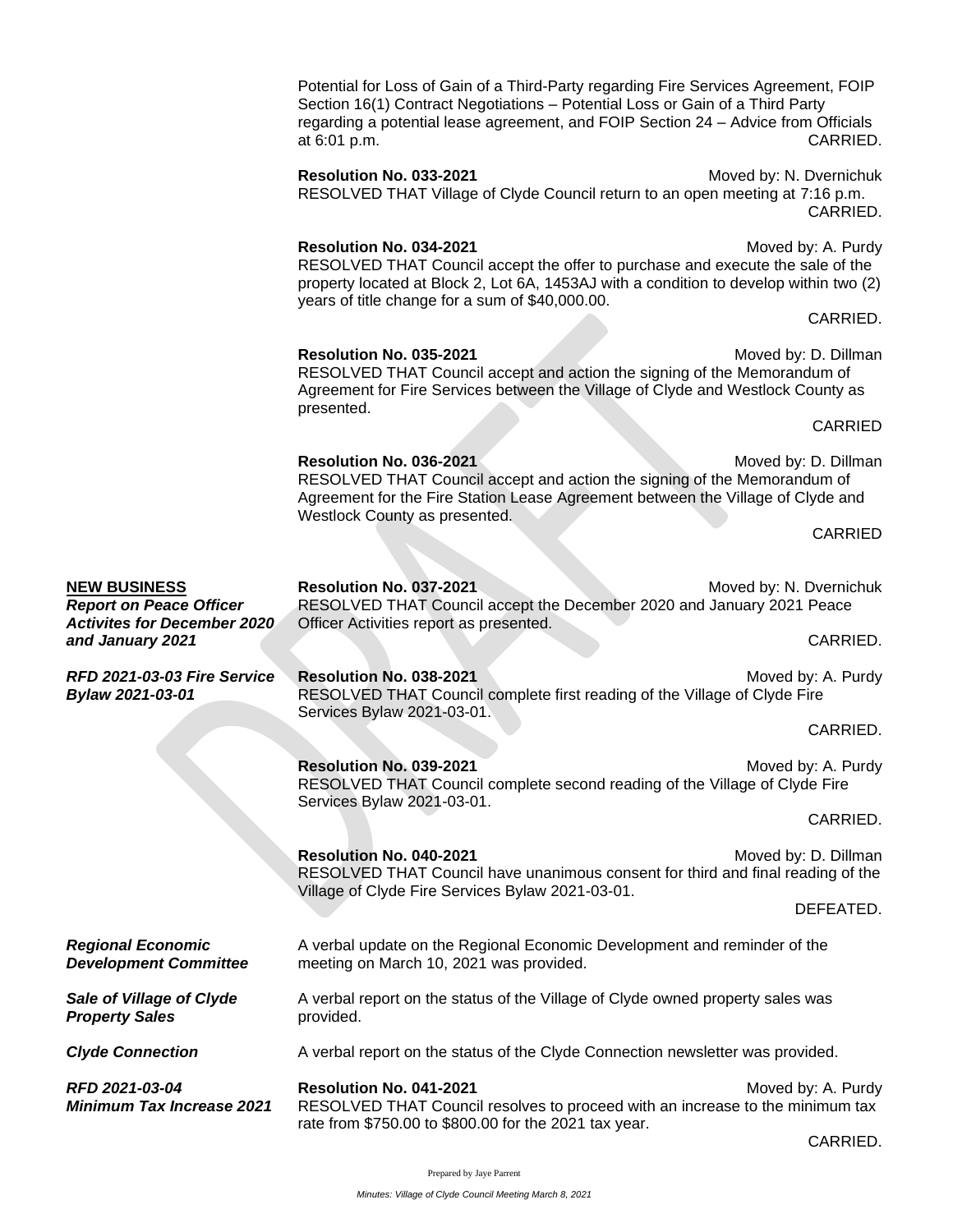| <b>Utility Services</b><br><b>Meter Reading</b>           | A verbal update was provided on the current status of the Village of Clyde Utility<br>Services Meter Reading with the new tablet system was provided.                                                                                                                                                                                                              |                   |  |
|-----------------------------------------------------------|--------------------------------------------------------------------------------------------------------------------------------------------------------------------------------------------------------------------------------------------------------------------------------------------------------------------------------------------------------------------|-------------------|--|
| <b>FINANCIALS</b>                                         | Resolution No. 042-2021<br>Moved by: N. Dvernichuk<br>RESOLVED THAT Council accept the February 2021 Bank Reconciliation, February<br>2021 accounts payable Cheque list and February 28, 2021 Year to Date Trial<br>Balance as presented.                                                                                                                          |                   |  |
|                                                           | CARRIED.                                                                                                                                                                                                                                                                                                                                                           |                   |  |
| <b>CAO REPORTS</b>                                        | Resolution No. 043-2021<br>RESOLVED THAT Council direct Administration to include a report on Public Works<br>activities for future Council meetings.                                                                                                                                                                                                              | Moved by: D. Nyal |  |
|                                                           | CARRIED.                                                                                                                                                                                                                                                                                                                                                           |                   |  |
|                                                           | Resolution No. 044-2021<br>Moved by: N. Dvernichuk<br>RESOLVED THAT Council accept the Action List as presented.                                                                                                                                                                                                                                                   |                   |  |
| Resolution No. 027-2021                                   | Moved by: N. Dvernichuk<br>RESOLVED THAT Council accept the CAO Verbal Report for February 2021 as                                                                                                                                                                                                                                                                 | CARRIED.          |  |
|                                                           | presented.<br>CARRIED                                                                                                                                                                                                                                                                                                                                              |                   |  |
| <b>COUNCIL REPORTS</b>                                    |                                                                                                                                                                                                                                                                                                                                                                    |                   |  |
| <b>Mayor Clausing</b>                                     | Westlock and District FCSS - Was unable to attend the last meeting.<br>Joint Services/Regional Collaboration Committee - Nothing to report, no meeting<br>held.<br>Inter Collaborative Framework Committee - Nothing to report, no meeting held.<br>Municipal Planning Commission - Nothing to report, no meeting held.<br>Technical Committee - Nothing to report |                   |  |
| Deputy Mayor Nyal                                         | Clyde and District Agricultural Society - Nothing to Report.<br>Homeland Housing Board - Meeting was held week prior.<br>Westlock and Area Crime Coalition - Next meeting is not yet scheduled.                                                                                                                                                                    |                   |  |
| <b>Councillor Purdy</b>                                   | Westlock Regional Waste Management - Next meeting is February 25, 2021.<br>Yellowhead Regional Libraries - Nothing to report.                                                                                                                                                                                                                                      |                   |  |
| <b>Councillor Dillman</b>                                 | Emergency, Fire and Village of Clyde - Nothing to report, no meeting held.<br>Westlock Regional Water Services Commission - Nothing to report, no meeting held.                                                                                                                                                                                                    |                   |  |
| <b>Councillor Dvernichuk</b>                              | GROWTH Alberta - Meeting will be held at the end of the month.<br>Regional Economic Development Committee - Next meeting March 10, 2021.<br>Yellowhead Regional Libraries - Nothing to Report,<br>Municipal Planning Commission - Next meeting March 15, 2021.                                                                                                     |                   |  |
|                                                           | Resolution No. 045-2021<br>Moved by: D. Dillman<br>RESOLVED THAT Council accept the Council reports as presented.<br>CARRIED.                                                                                                                                                                                                                                      |                   |  |
| <b>MEETINGS AND ITEMS</b><br><b>FORTHCOMING</b>           |                                                                                                                                                                                                                                                                                                                                                                    |                   |  |
|                                                           | Policy and Priorities - March 15, 2021<br>Emergency, Fire and Village of Clyde Safety Committee - TBD.                                                                                                                                                                                                                                                             |                   |  |
| <b>COUNCIL AGENDA AND</b><br><b>REQUEST FOR DECISIONS</b> | Information on Waste Commission Composting.                                                                                                                                                                                                                                                                                                                        |                   |  |